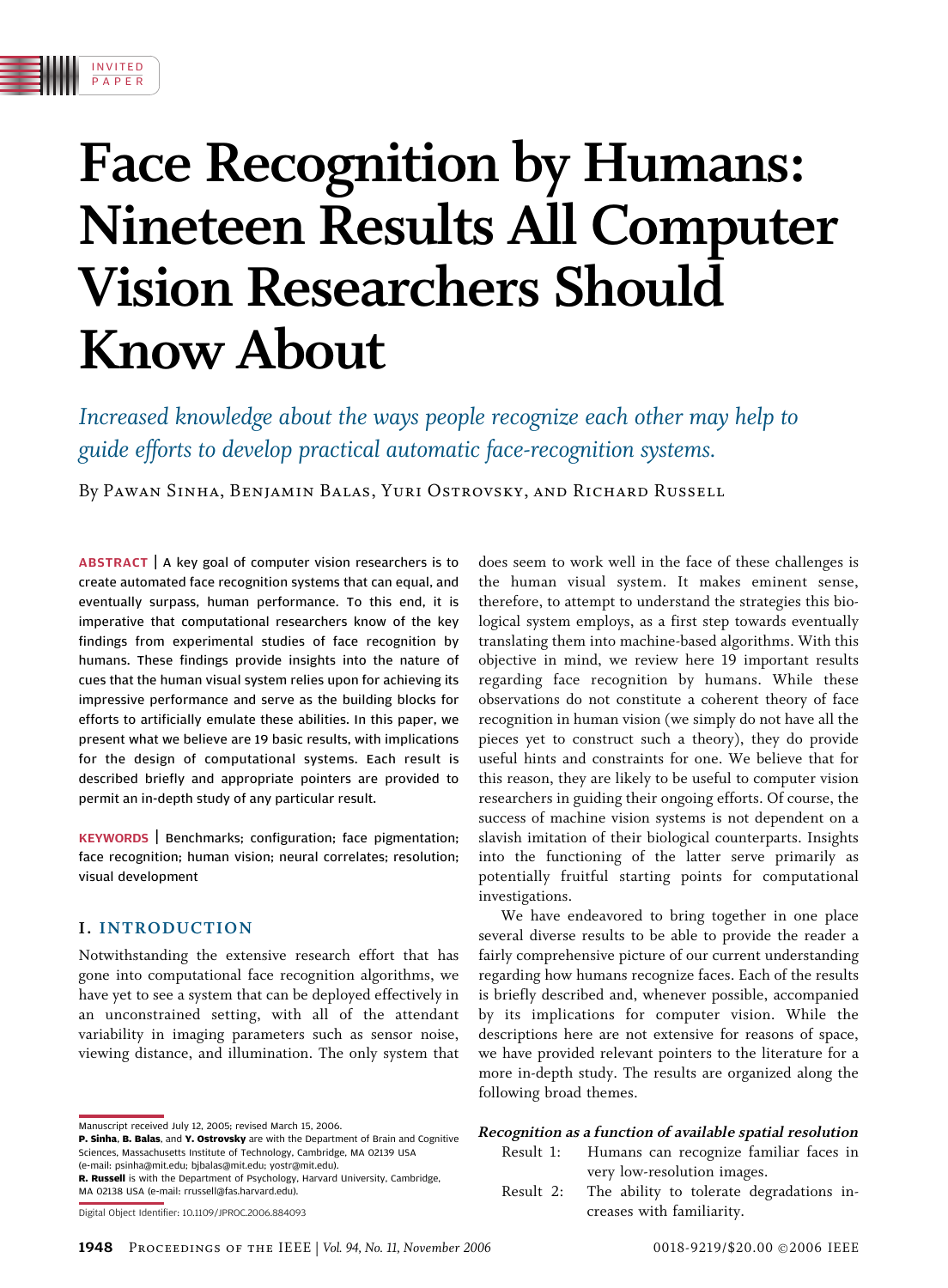Result 3: High-frequency information by itself is insufficient for good face recognition performance.

#### The nature of processing: Piecemeal versus holistic

- Result 4: Facial features are processed holistically.
- Result 5: Of the different facial features, eyebrows are among the most important for recognition.
- Result 6: The important configural relationships appear to be independent across the width and height dimensions.

#### The nature of cues used: Pigmentation, shape and motion

- Result 7: Face-shape appears to be encoded in a slightly caricatured manner.
- Result 8: Prolonged face viewing can lead to highlevel aftereffects, which suggest prototype-based encoding.
- Result 9: Pigmentation cues are at least as important as shape cues.
- Result 10: Color cues play a significant role, especially when shape cues are degraded.
- Result 11: Contrast polarity inversion dramatically impairs recognition performance, possibly due to compromised ability to use pigmentation cues.
- Result 12: Illumination changes influence generalization.
- Result 13: View-generalization appears to be mediated by temporal association.
- Result 14: Motion of faces appears to facilitate subsequent recognition.

# Developmental progression

- Result 15: The visual system starts with a rudimentary preference for face-like patterns.
- Result 16: The visual system progresses from a piecemeal to a holistic strategy over the first several years of life.

# Neural underpinnings

- Result 17: The human visual system appears to devote specialized neural resources for face perception.
- Result 18: Latency of responses to faces in inferotemporal (IT) cortex is about 120 ms, suggesting a largely feedforward computation.
- Result 19: Facial identity and expression might be processed by separate systems.

# A. Recognition as a Function of Available Spatial Resolution

1) Result 1: Humans Can Recognize Familiar Faces in Very Low-Resolution Images: Progressive improvements in camera resolutions provide ever-greater temptation to use increasing amounts of detail in face representations in machine vision systems. Higher image resolutions allow recognition systems to discriminate between individuals on the basis of fine differences in their facial features. The advent of iris-based biometric systems is a case in point. However, the problem that such details-based schemes often have to contend with is that high-resolution images are not always available. This is particularly true in situations where individuals have to be recognized at a distance. In order to design systems more robust against image degradations, we can turn to the human visual system for inspiration. Everyday, we are confronted with the task of face identification at a distance and must extract the critical information from the resulting low-resolution images. Precisely how does face identification performance change as a function of image resolution? Pioneering work on face recognition with low-resolution imagery was done by Harmon and Julesz [30], [31]. Working with block averaged images of familiar faces, they found high recognition accuracies even with images containing just  $16 \times 16$  blocks. Yip and Sinha [89] found that subjects could recognize more than half of an unprimed set of familiar faces that had been blurred to have equivalent image resolutions of merely  $7 \times 10$  pixels (see Fig. 1), and recognition performance reached ceiling level at a resolution of 19  $\times$  27 pixels. While the remarkable tolerance of the human visual system to resolution reduction is now indisputable, we do not have a clear idea of exactly how this is accomplished. At the very least, this result demonstrates that fine featural details are not necessary to obtain good face recognition performance. Furthermore, given the indistinctness of the individual features at low resolutions, it appears likely that diagnosticity resides in their overall configuration. However, precisely which aspects of this configuration are important, and how we can computationally encode them, are open questions.

2) Result 2: The Ability to Tolerate Degradations Increases With Familiarity: In trying to uncover the mechanisms underlying the human ability to recognize highly degraded face images, we might wonder whether this is the result of some general purpose compensatory processes, i.e., a biological instantiation of model-free "super resolution." However, the story appears to be more complicated. The ability to handle degradations increases dramatically with amount of familiarity. Bruce et al. [9] demonstrated observers' poor performance on the task of matching two different photographs of an unfamiliar person. Burton et al. [10] have shown that observers' recognition performance with low-quality surveillance video is much better when the individuals pictured are familiar colleagues, rather than those with whom the observers have interacted infrequently. Additionally, body structure and gait information are much less useful for identification than facial information,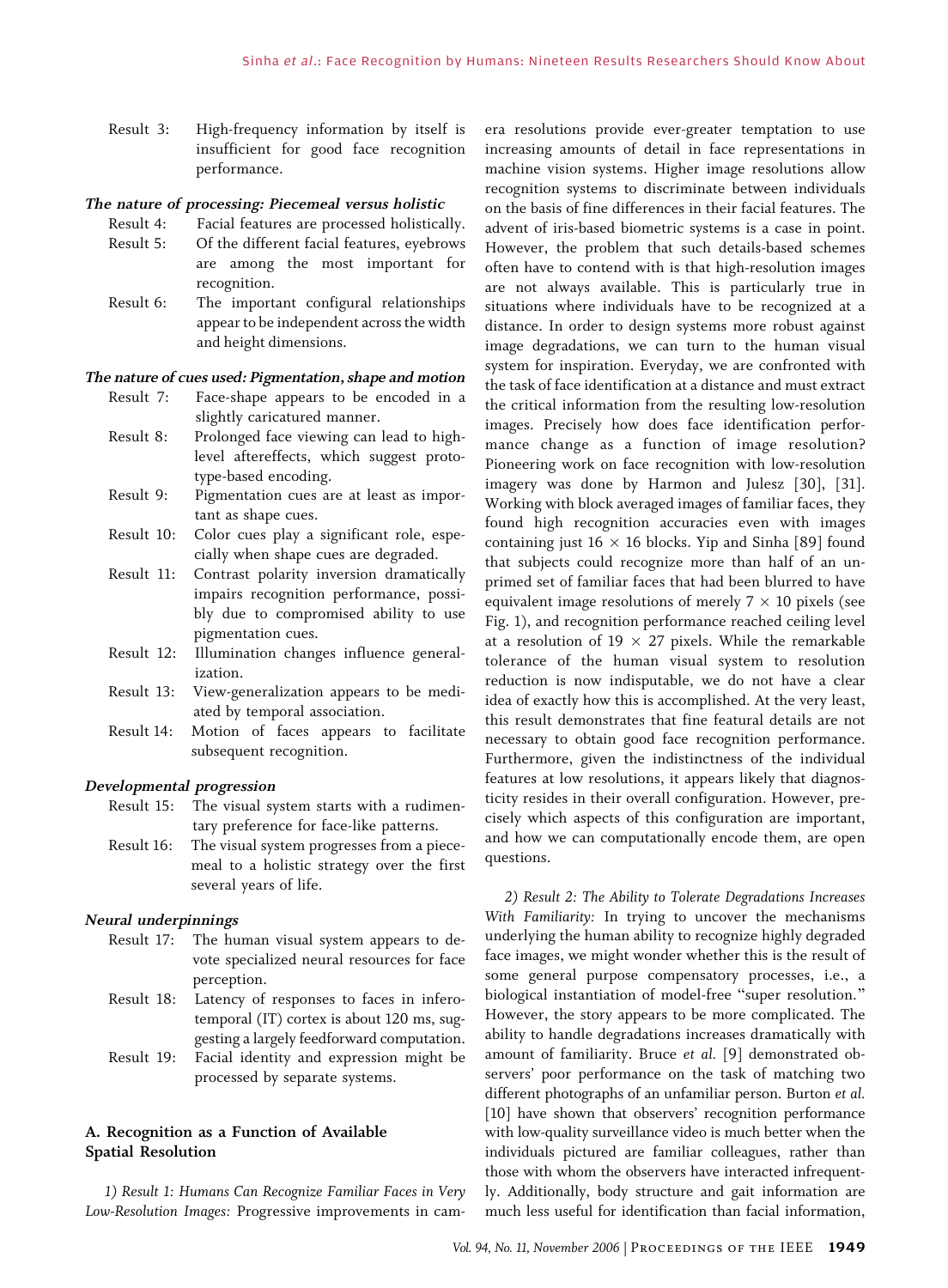

Fig. 1. Unlike current machine-based systems, human observers are able to handle significant degradations in face images. For instance, subjects are able to recognize more than half of all familiar faces shown to them at the resolution depicted here. Individuals shown in order are: Michael Jordan, Woody Allen, Goldie Hawn, Bill Clinton, Tom Hanks, Saddam Hussein, Elvis Presley, Jay Leno, Dustin Hoffman, Prince Charles, Cher, and Richard Nixon.

even though the effective resolution in that region is very limited. Recognition performance changes only slightly after obscuring the gait or body, but is affected dramatically when the face is hidden, as illustrated in Fig. 2. This does not appear to be a skill that can be acquired through general experience; even police officers with extensive forensic experience perform poorly unless they are familiar with the target individuals. The fundamental question this finding, and others like it [49], [66], bring up is the following: How does the facial representation and matching strategy used by the visual system change with increasing familiarity, so as to yield greater tolerance to degradations? We do not yet know exactly what aspect of the increased experience with a given individual leads to an increase in the robustness of the encoding; is it the greater number of views seen or is the robustness an epiphenomenon related to some biological limitations such as slow memory consolidation rates? Notwithstanding our limited understanding, some implications for computer vision are already evident. In



Fig. 2. Frames from video-sequences used in Burton et al. [10] study. (a) Original input. (b) Body obscured. (c) Face obscured. Based on results from such manipulations, researchers concluded that recognition of familiar individuals in low-resolution video is based largely on facial information.

considering which aspects of human performance to take as benchmarks, we ought to draw a distinction between familiar and unfamiliar face recognition. The latter may end up being a much more modest goal than the former and might constitute a false goal towards which to strive. The appropriate benchmark for evaluating machine-based face recognition systems is human performance with familiar faces.

3) Result 3: High-Frequency Information by Itself Does Not Lead to Good Face Recognition Performance: We have long been enamored of edge maps as a powerful initial representation for visual inputs. The belief is that edges capture the most important aspects of images (the discontinuities) while being largely invariant to shallow shading gradients that are often the result of illumination variations. In the context of human vision as well, line drawings appear to be sufficient for recognition purposes. Caricatures and quick pen portraits are often highly recognizable. Do these observations mean that high spatial frequencies are critical, or at least sufficient, for face recognition? Several researchers have examined the contribution of different spatial frequency bands to face recognition [14], [21]. Their findings suggest that high spatial frequencies might not be too important for face perception. In the particular domain of line drawings, Graham Davies and his colleagues have reported [16] that images which contain exclusively contour information are very difficult to recognize (specifically, they found that subjects could recognize only 47% of the line drawings compared to 90% of the original photographs; see Fig. 3). How can we reconcile such findings with the observed recognizability of line drawings in everyday experience? Bruce and colleagues [6], [7] have convincingly argued that such depictions do, in fact, contain significant photometric cues and that the contours included in such a depiction by an accomplished artist correspond not just to a low-level edge map, but in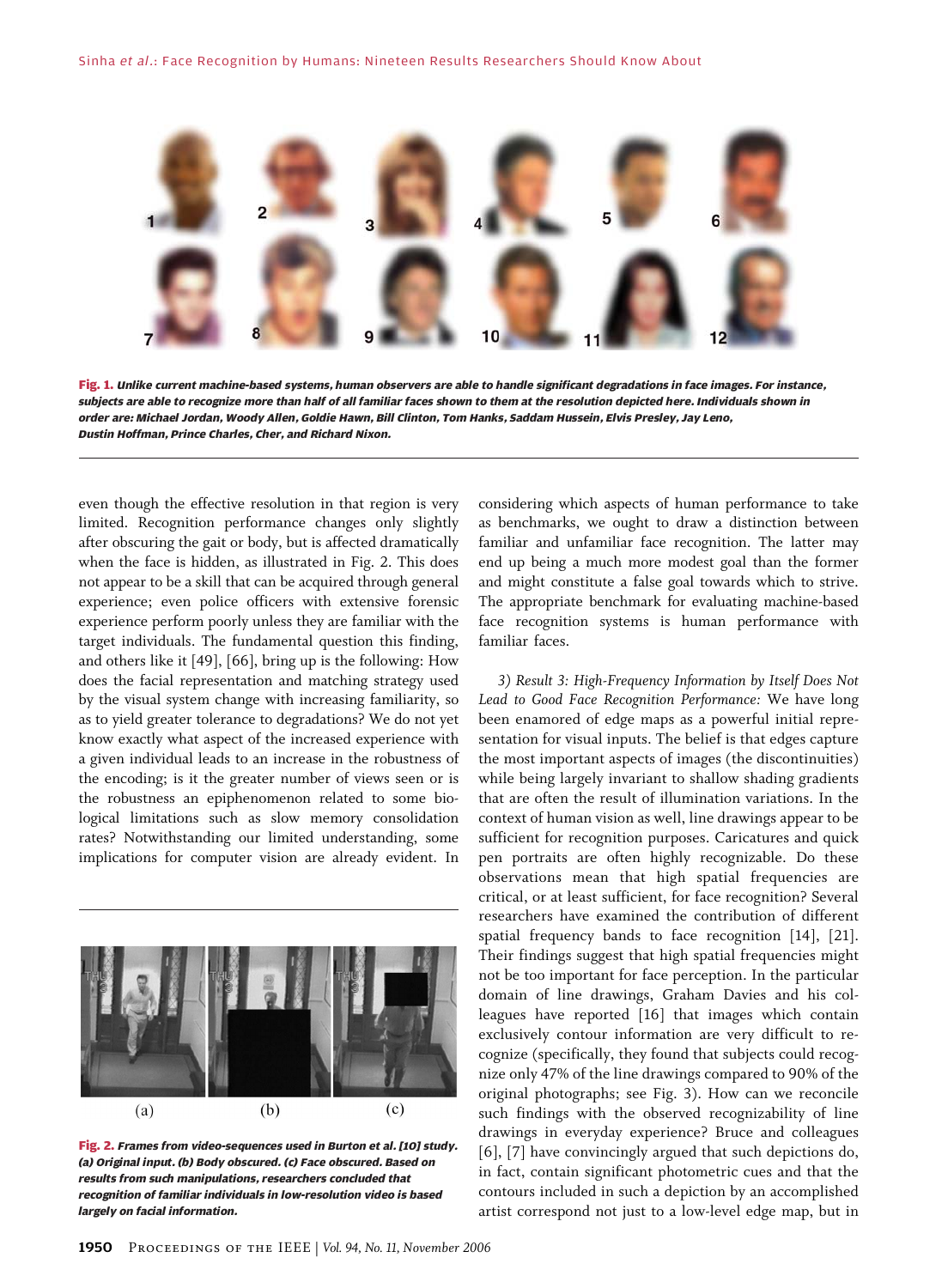

Fig. 3. Images which contain exclusively contour information are very difficult to recognize, suggesting that high-spatial frequency information, by itself, is not an adequate cue for human face recognition processes. Shown here are Jim Carrey (left) and Kevin Costner.

fact embody a faces photometric structure. It is the skillful inclusion of these photometric cues that is believed to make human generated line drawings more recognizable than computer generated ones [59]. The idea that "line drawings" contain important photometric cues leads to the prediction that recognition performance with line drawings would be susceptible to contrast negation, just as for gray-scale images. This prediction is indeed supported by experimental data [60].

## B. Nature of Processing: Piecemeal Versus Holistic

1) Result 4: Facial Features Are Processed Holistically: Can facial features (eyes, nose, mouth, eyebrows, etc.) be processed independently from the rest of the face? Faces can often be identified from very little information. Sadr et al. [70] and others [15], [23] have shown that just one feature (such as the eyes or, notably, the eyebrows) can be enough for recognition of many famous faces. However, when features on the top half of one face are combined with the bottom half of another face, the two distinct identities are very difficult to recognize [91] (see Fig. 4). The holistic context seems to affect how individual features are processed. When the two halves of the face are misaligned, presumably disrupting normal holistic processing, the two identities are easily recognized. These results suggest that when taken alone, features are sometimes sufficient for facial recognition. In the context of a face, however, the geometric relationship between each feature and the rest of the face can override the diagnosticity of that feature. Although feature processing is important for facial recognition, this pattern of results suggests that configural processing is at least as important, and that facial recognition is dependent on "holistic" processes involving an interdependency between featural and configural information. Recent work has explored how

one might learn to use holistic information [67] and the contribution of holistic processing to the analysis of facial expressions [11].

2) Result 5: Of the Different Facial Features, Eyebrows Are Among the Most Important for Recognition: Not all facial features are created equal in terms of their role in helping identify a face [15], [19], [23], [90]. Experimental results typically indicate the importance of eyes followed by the mouth and then the nose. However, one facial feature has, surprisingly, received little attention from researchers in this domain-the eyebrows. Sadr et al. [70] have presented evidence suggesting that the eyebrows might not only be important features, but that they might well be among the most important, comparable to the eyes. These researchers digitally erased the eyebrows from a set of 50 celebrity face images (Fig. 5). Subjects were shown these images individually and asked to name them. Subsequently, they were asked to recognize the original set of (unaltered) images. Performance was recorded as the proportion of faces a subject was able to recognize. Performance with the images lacking eyebrows was significantly worse relative to that with the originals, and even with the images lacking eyes. These results suggest that the eyebrows may contribute in an important way to the representations underlying identity assessments.

How might one reasonably explain the perceptual significance of eyebrows in face recognition? There are several possibilities. First, eyebrows appear to be very important for conveying emotions and other nonverbal signals. Since the visual system may already be biased to attend to the eyebrows in order to detect and interpret such signals, it may be that this bias also extends to the task of facial identification. Second, for a number of reasons, eyebrows may serve as a very "stable" facial feature. Because they tend to be relatively high-contrast and large facial features, eyebrows can survive substantial image degradations. For instance, when faces are viewed at a



Fig. 4. Try to name the famous faces depicted in the two halves of the left image. Now try the right image. Subjects find it much more difficult to perform this task when the halves are aligned (left) compared to misaligned halves (right), presumably because holistic processing interacts (and in this case, interferes) with feature-based processing. The two individuals shown here are Woody Allen and Oprah Winfrey.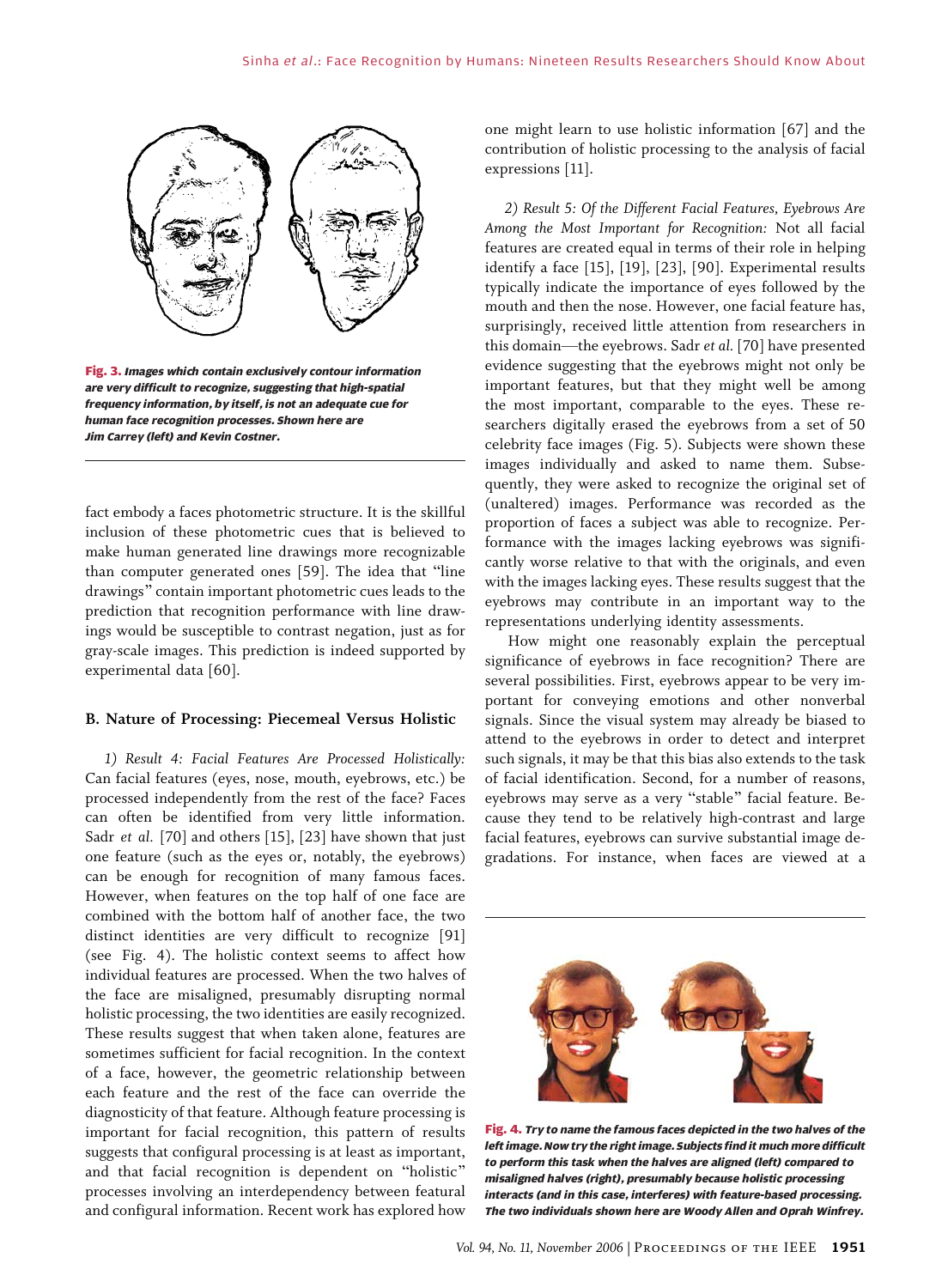

Fig. 5. Sample stimuli from Sadr et al.'s [70] experiment assessing the contribution of eyebrows to face recognition: original images of President Richard M. Nixon and actor Winona Ryder, along with modified versions lacking either eyebrows or eyes.

distance, the eyebrows continue to make an important contribution to the geometric and photometric structure of the observed image. Also, since eyebrows sit atop a convexity (the brow ridge separating the forehead and orbit), as compared to some other parts of the face, they may be less susceptible to shadow and illumination changes. Further, although the eyebrows can undergo a wide range of movements, the corresponding variations in the appearance of the eyebrows themselves do not rival those observed within the eyes and mouth, for example, as they run through the gamut of their own movements and deformations.

3) Result 6: Important Configural Relationships Appear to be Independent Across the Width and Height Dimensions: Taking up where the previous result left off, we can ask what aspects of the spatial structure of a head are important for judgments of identity? At least a few computer vision systems involve precise measurements of attributes such as inter-eye distance, width of mouth, and length of nose. However, it appears that the human visual system does not depend critically on these measurements. Evidence in favor of this claim comes from investigations of recognition with distorted face images [35]. A face can be compressed greatly, with no loss in its recognizability (see Fig. 6). Clearly, such compressions play havoc with absolute interfeature distance measurements, and also distance ratios across the  $x$  and  $y$  dimensions. Nevertheless, recognition performance stays invariant. One set of spatial attributes that stay unchanged with compressions are ratios of distances within the same dimension. It is possible then that human encoding of faces utilizes such ratios (we refer to them as iso-dimension ratios), and this might constitute a useful strategy for computer vision systems as well. Why might the human visual system have

adopted such a strategy, given that image compressions were not particularly commonplace until the recent advent of photography? To a limited extent, rotations in depth around the  $x$  and  $y$  axes approximate two-dimensional (2-D) compressions. Perhaps the human visual system has adopted an iso-dimension ratio encoding strategy to obtain a measure of tolerance to such transformations.

# C. Nature of Cues Used: Pigmentation, Shape, and Motion

1) Result 7: Face-Shape Appears to be Encoded in a Slightly Caricatured Manner: Intuitively, successful face recognition requires that the human visual system should encode previously seen faces veridically. Errors in the stored representation of a face obviously weaken the potential to match new inputs to old.

However, it has been demonstrated that some departures from veridicality are actually beneficial for human face recognition. Specifically, "caricatured" versions of faces have been demonstrated to support recognition performance at least equal to or better than that achieved with veridical faces [63]. Caricatured faces can be created to exaggerate deviations in shape alone [3] or a combination of deviations in both shape and pigmentation cues [1]. This is illustrated in Fig. 7. In both cases, subjects display small, but consistent, preferences for caricatured faces as determined by several different measures [43], [44]. Shape caricaturing is evident for objects other than faces as well [27] suggesting that caricatured representations may be a widely applied strategy.

These results have been taken to suggest a norm-based representational space for faces, often referred to in the literature as "face space"  $[82]$ . This hypothesis may usefully constrain the kinds of encoding strategies employed by computational face recognition systems. It



Fig. 6. Even drastic compressions of faces do not render them unrecognizable. Here, celebrity faces have been compressed to 25% of their original width. Yet, recognition performance with this set is the same as that obtained with the original faces.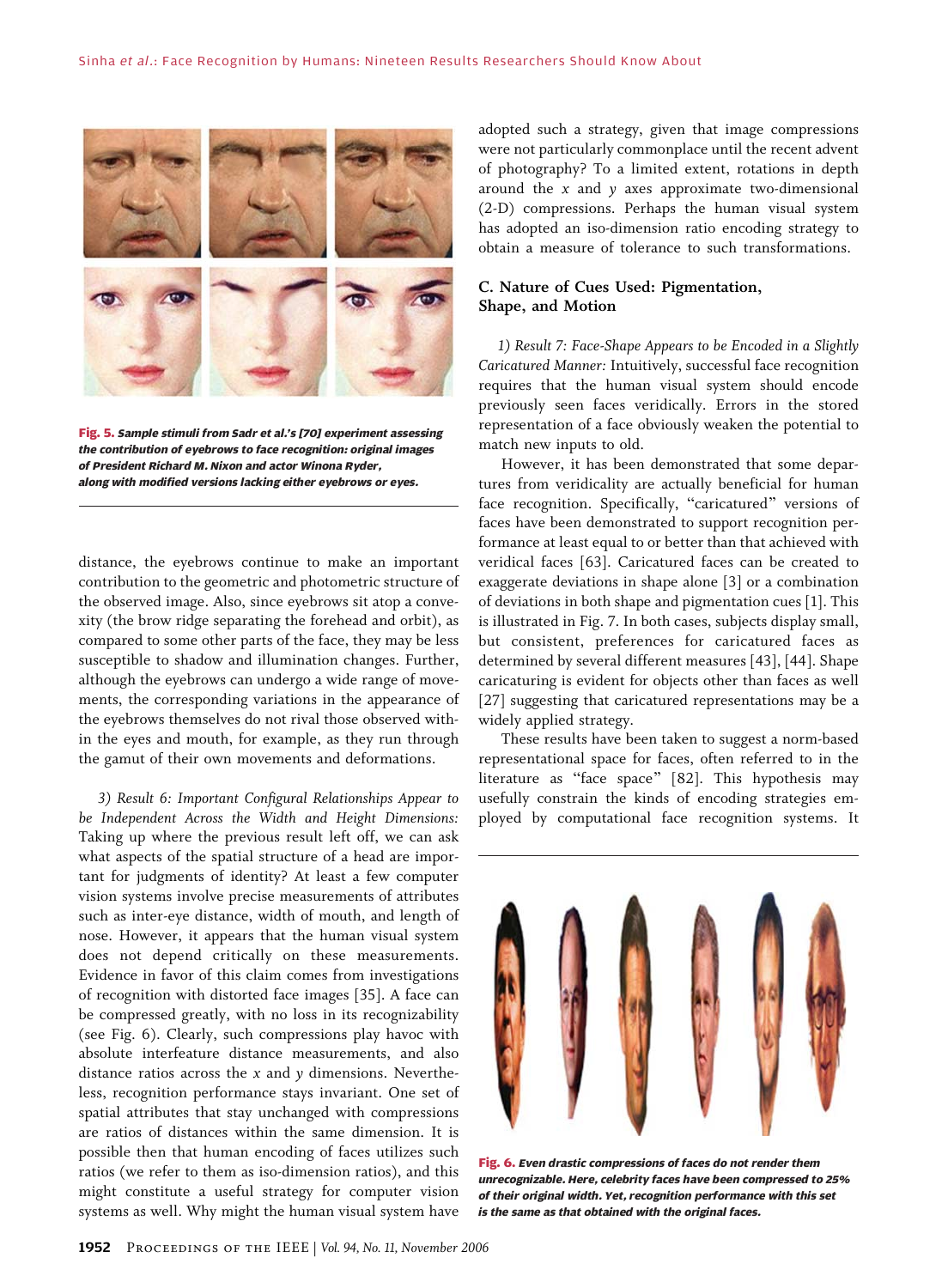

Fig. 7. Example of a face caricature. (A) Average female face for a particular face population is displayed, as well as a (B) ''veridical'' image of an exemplar face. (C) We create a caricatured version of the exemplar by moving away from the norm, thus exaggerating differences between the average face and the exemplar. Result is a face with ''caricatured'' shape and pigmentation. Such caricatures are recognized as well or better than veridical images.

should also be noted that caricature effects tend to be strongest in images that are somehow degraded (line drawings, rapidly presented images). This may suggest that the exaggeration of individual variation plays a more important role in recognition when ordinary processing is compromised. At the very least, an interesting test for any recognition scheme is whether or not it displays "caricature effects" similar to those found in human recognition.

2) Result 8: Prolonged Face Viewing Can Lead to High-Level Aftereffects, Which Suggest Prototype-Based Encoding: Visual aftereffects that occur following prolonged exposure to an "adapting" stimulus have yielded many insights into the neural processing of basic visual attributes like motion, orientation, and color. In recent years, it has been shown that adaptation can lead to powerful aftereffects for more complex stimuli such as basic shapes [78] and faces [85].

The basic phenomenon of seeing any sort of aftereffect following prolonged viewing of a particular face stimulus provides strong evidence for norm-based contrastive coding of faces. The induced aftereffect can be as straightforward as a face distorted in the opposite manner as the adapting face [85], or as complex as an "anti-face" with a specific identity and no discernible distortions (see Fig. 8), suggesting multiple dimensions along which neural populations can be tuned. Furthermore, there is good reason to suspect that these aftereffects are the result of adaptation at relatively high levels of the visual system. Face aftereffects are robust to rotations of the face image [84] as well as changes in size [93], ruling out contributions from lower level mechanisms that process very small image regions.

Face adaptation and the associated aftereffects make "face space" a real neural possibility rather than a useful metaphor and also provide a means for examining its structure. For example, recent work shows that it is possible to simultaneously induce distinct distortion aftereffects for male and female faces, suggesting separate neural substrates for each gender [47].

In terms of computational models, face aftereffects provide both a clue to a useful encoding strategy (prototype-based encoding with high-level "contrast") and an interesting test for existing systems (determining whether identity-specific biases can result from exposing a model to a particular individual). These phenomena also indicate that human face perception is a highly plastic process, adjusting itself continually to the faces that surround us [64], [86].

3) Result 9: Pigmentation Cues Are at Least as Important as Shape Cues: There are two basic ways in which faces can differ-in terms of their shape, and in terms of how they reflect light, or their pigmentation. By "pigmentation," we refer to all surface reflectance properties, including albedo, hue, specularity, translucency, and spatial variation in these properties. When referring to all surface reflectance properties of faces, we prefer the term "pigmentation" (or "surface appearance") to the terms "texture" or "color," which invite confusion because they are commonly used to refer to specific subsets of surface reflectance properties (spatial variation in albedo and greater reflectance of particular wavelengths, respectively).

Recent studies have investigated whether shape or pigmentation cues are more important for face recognition. The approach taken has been to create sets of faces that differ from one another in terms of only their shape or only their pigmentation, using either laser-scanned models of faces [57], artificial faces [68], or morphing photographs of faces (in which case shape is defined in terms of the 2-D



Fig. 8. Faces and their associated ''anti-faces'' in a schematic face space. Prolonged viewing of a face within a green circle will cause the central face to be misidentified as the individual within the red circle along the same ''identity trajectory'' (from [45]).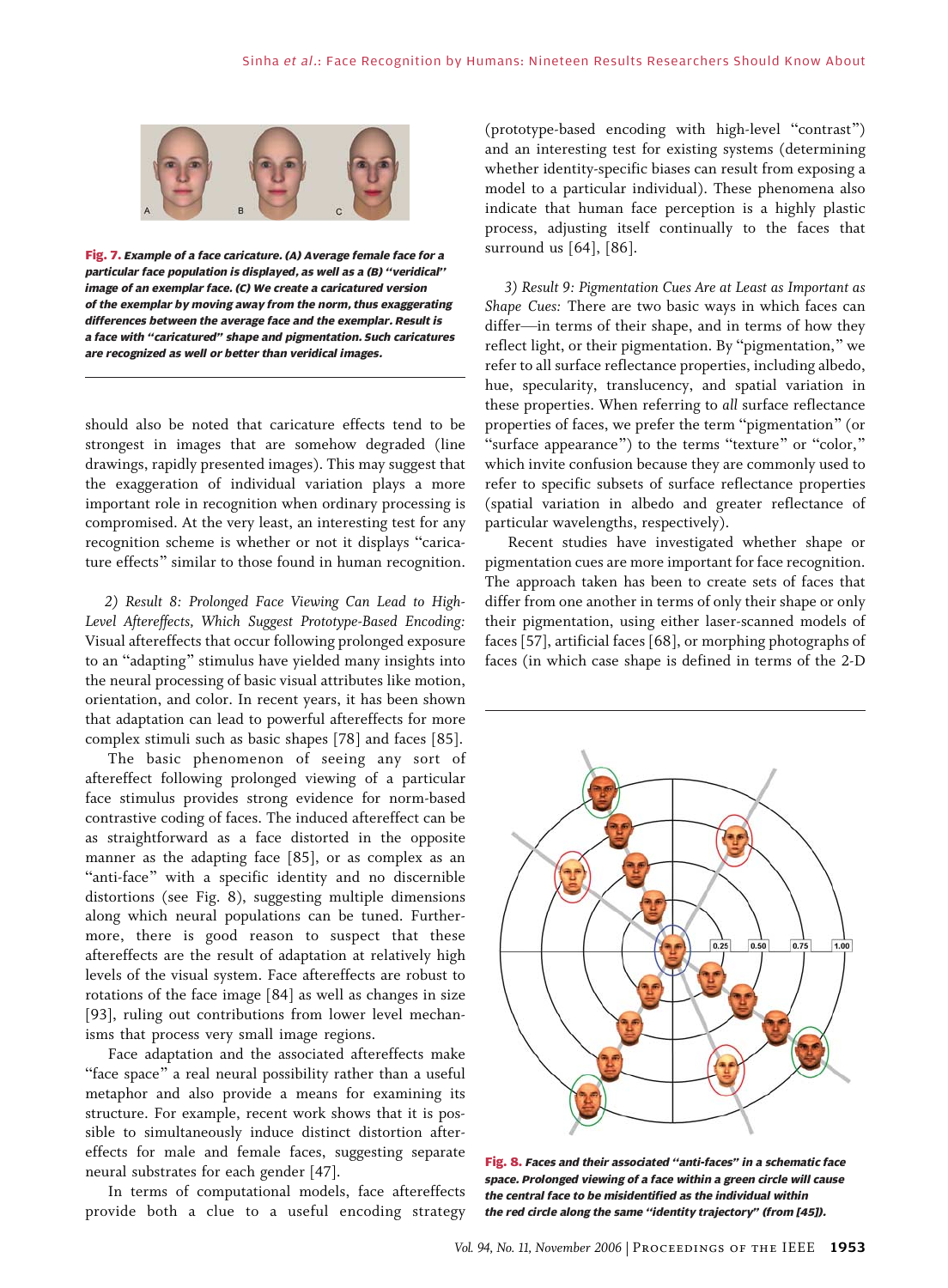

Fig. 9. Faces in the bottom row are all images of laser-scanned faces. They differ from one another in terms of both shape and pigmentation. Faces in the middle row differ from one another in terms of their pigmentation but not their shape, while faces in the top row differ from one another in terms of their shape but not their pigmentation. From the fact that the faces in either the top or middle row do not look the same as each other, it is evident that both shape and pigmentation cues play a role in facial identity.

outlines of the face and individual features, pictured in Fig. 9) [68]. With each of these classes of stimuli, subjects have performed about equally well using either shape or pigmentation cues. This provides evidence that the two kinds of cues are used about equally by humans to recognize faces. A study from our laboratory investigating the use of these cues for the recognition of familiar faces also found that shape and pigmentation are about equally important. An implication of this work is that artificial face recognition systems would benefit from representing pigmentation as well as shape cues.

4) Result 10: Color Cues Play a Significant Role Especially When Shape Cues Are Degraded: The luminance structure of face images is undoubtedly of great significance for recognition. Past research has suggested that the use of these cues may adequately account for face-identification performance with little remaining need to posit a role for color information. Furthermore, people tend to accurately identify faces that are artificially colored [40]. However, recent evidence [89] counters the notion that color is unimportant for human face recognition and suggests instead that when shape cues in images are compromised (say, by reductions in resolution), the brain relies on color cues to pinpoint identity. In such circumstances, recognition performance with color images is significantly better than with gray-scale images. Precisely how does color information facilitate face recognition? One possibility is that color provides diagnostic information. The expression "diagnostic information" refers to color cues that are specific to an individual, for instance the particular hue of their hair or skin that may allow us to identify them. On

the other hand, color might facilitate low-level image analysis, and thus indirectly aid face recognition. An example of such a low-level task is image segmentationdetermining where one region ends and the other starts. As many years of work in computer vision has shown [20], [29], this task is notoriously difficult and becomes even more intractable as images are degraded. Color may facilitate this task by supplementing the luminance-based cues and thereby lead to a better parsing of a degraded face image in terms of its constituent regions. Experimental data favor the second possibility. Recognition performance with pseudo-colored face images (which do not contain diagnostic hue information) is just as high as with natural color images (and both are significantly better than grayscale images, when shape cues are degraded). Fig. 10 illustrates this idea. The images show the luminance and color components of sample face inputs. They suggest that color distributions can supplement luminance information to allow for a better estimation of the boundaries, shapes, and sizes of facial attributes such as eyes and hair lines.



Fig. 10. Examples that illustrate how color information may facilitate some important low-level image analysis tasks such as segmentation. (a) Hue distribution (right panel) allows for a better estimation of the shape and size of the eyes than the luminance information alone (middle panel). Left panel shows the original image. Similarly, in (b), hue information (right panel) allows for a better segmentation and estimation of the location and shape of hair line than just luminance information (middle panel). This facilitation of low-level analysis happens with other choices of colors as well, such as in the pseudo-color image shown on the left in (c). Hue distribution here, as in (b), aids in estimating the position of facial attributes such as hair line.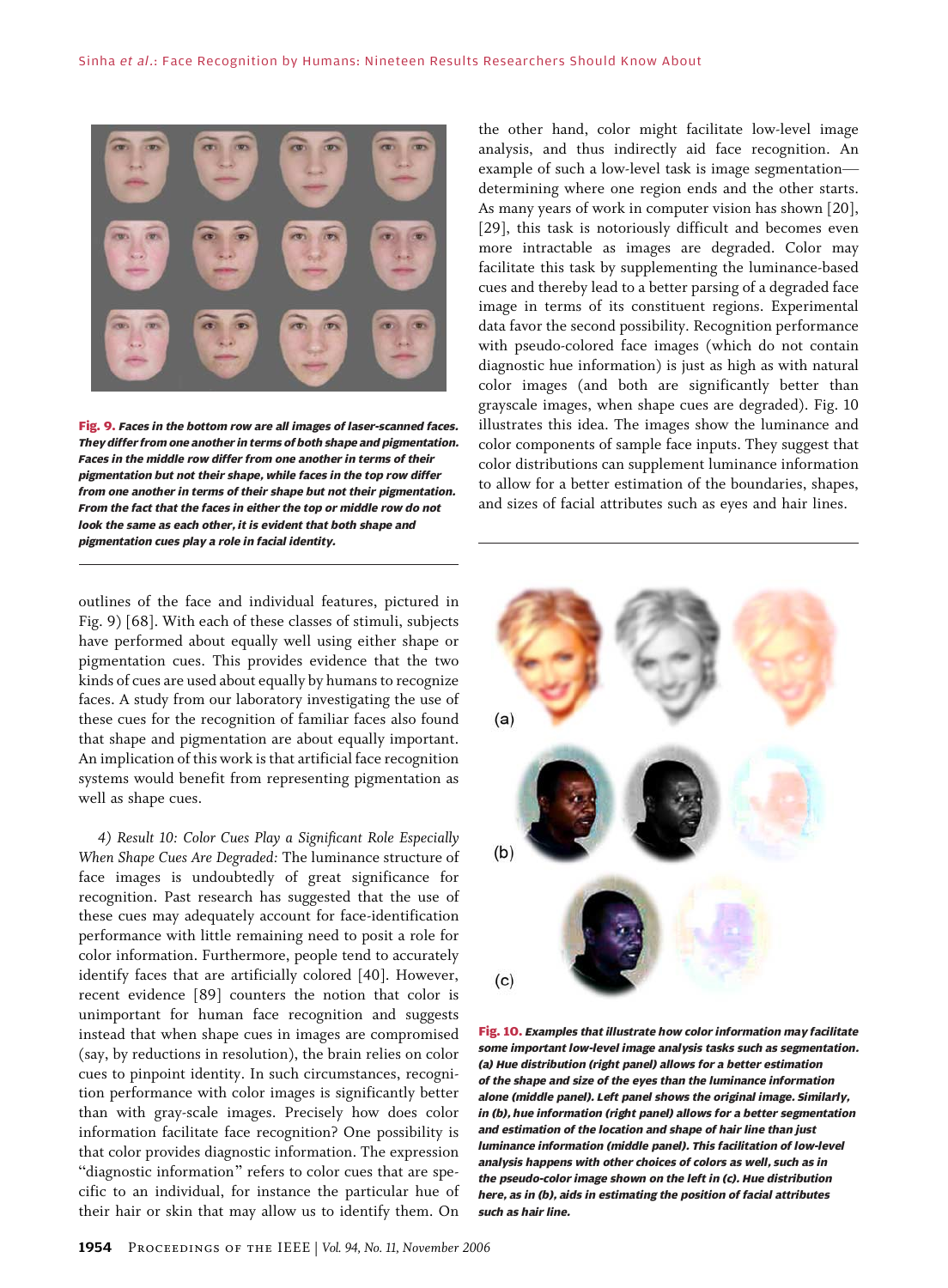

Fig. 11. Image contains several well-known singers, whose likenesses would be easily recognizable to many readers of this publication. However, when presented in negative contrast, it is difficult, if not impossible, to recognize them. (Photographed during the recording of ''We Are the World'' song.)

5) Result 11: Contrast Polarity Inversion Dramatically Impairs Recognition Performance, Possibly Due to Compromised Ability to Use Pigmentation Cues: Skilled darkroom technicians working in the photo retouching industry several decades ago noticed that faces were particularly difficult to recognize when viewed in reversed contrast, as in photographic negatives (as illustrated in Fig. 11). Subsequently, the phenomenon has been studied extensively in the vision science community, with the belief that determining how recognition can be impaired helps us understand how it works under normal conditions. Contrast negation is a reversible manipulation that does not remove any information from the image. Though no information is lost, our ability to use the information in the image is severely compromised. This suggests that some normally useful information is rendered unusable by negation.

When pigmentation cues are unavailable, as in uniformly pigmented three-dimensional (3-D) face models (derived from laser scans) or in other stimuli for which pigmentation cues are unavailable (see Result 9 for examples), recognition is not significantly worse with negative contrast [8], [69]. This suggests that pigmentation cues might be disrupted by negation. Other work with uniformly pigmented face models has found evidence that shading cues are disrupted by contrast negation, but only for faces lit from above [48]. These findings suggest that human face recognition uses representations that are sensitive to contrast direction and that pigmentation and shading play important roles in recognition.

6) Result 12: Illumination Changes Influence Generalization: Some computational models of recognition assume that a face must be viewed under many different illumination conditions for robust representations. However, there is evidence that humans are capable of generalizing representations of a face to radically novel illumination conditions. In one recent study [2], subjects shown a laser scanned image of an unfamiliar face with illumination coming from one side, were subsequently shown a face illuminated strongly from the other side, and were asked whether both images were of the same face (see Fig. 12). Subjects were well above chance at deciding whether the second face was the same as the first, indicating significant ability to generalize the representation of the face to novel illumination conditions. However, the subjects were significantly impaired at this task relative to when the two faces were presented under the same illumination, indicating that the generalization to novel illumination conditions is not perfect.

An implication of this result is that human recognition of faces is sensitive to illumination direction, but is capable of significant generalization to novel illumination conditions even after viewing only a single image.

7) Result 13: View-Generalization Appears to be Mediated by Temporal Association: Recognizing a familiar face across variations in viewing angle is a very challenging computational task that the human visual system can solve with remarkable ease. Despite the fact that image-level differences between two views of the same face are much larger than those between two different faces viewed at the same angle [56], human observers are somehow able to link the correct images together.

It has been suggested that temporal association serves as the "perceptual glue" that binds different images of the same object into a useful whole. Indeed, close temporal association of novel images viewed in sequence is sufficient to induce some IT neurons to respond similarly to arbitrary image pairs [53]. Behavioral evidence from human observers exposed to rotating "paperclip" objects supports rapid learning of image sequences as well [74], [75].

In terms of human face recognition, temporal association of two unique faces (one frontally viewed, the other viewed in profile) has been demonstrated to have intri-



Fig. 12. Stimuli from Braje et al. [2]. These two images demonstrate the kind of lighting used in this experiment. After being shown an image like the one on the left, subjects were well above chance at determining whether a subsequently presented image such as the one on the right represented the same or a different individual (in this case the same).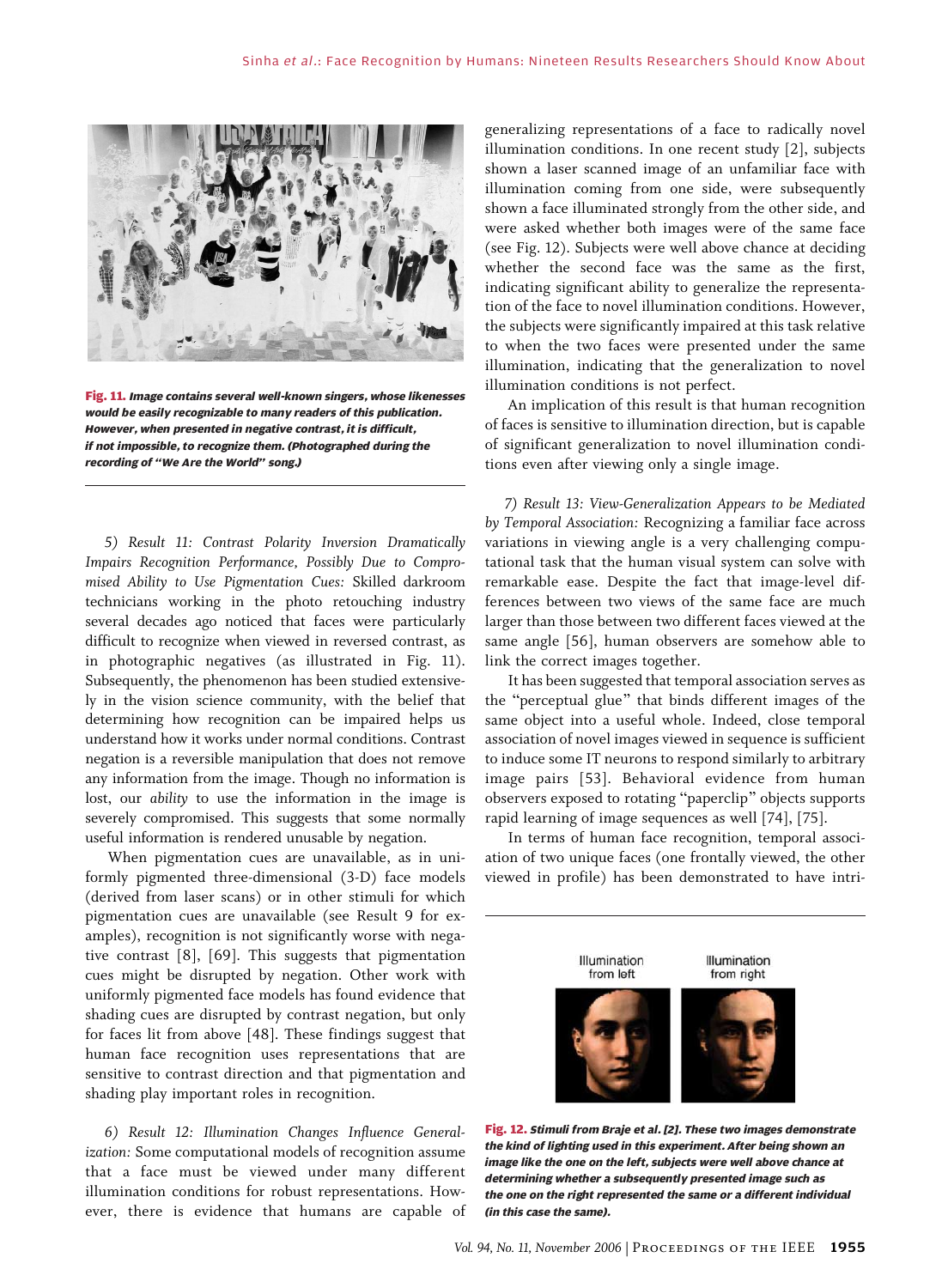

Fig. 13. Time course of sequences shown to observers in Wallis and Bulthoff [83]. Faces  $\alpha$ 1 and  $\alpha$ 2 are each used as the frontally viewed face in separate sequences, and combined with the other face profile in their respective movies. 3/4 morphs between  $\alpha$ 1 and  $\alpha$ 2 are used to interpolate between the frontally viewed faces and the profiles to create a smooth motion sequence. Same/Different performance for faces appearing in the same sequence is impaired relative to pairs of faces appearing in different sequences.

guing consequences for recognition. Brief exposure to movies containing a rotating head which morphs between one individual and another as it rotates from frontal to profile views can impair observers' ability to distinguish between the two faces contained in the sequence [83] (see Fig. 13).

Taken together, these results suggest that the temporal proximity of images is a powerful tool for establishing object representations. Studying recognition performance using images that lack a temporal context may be a profound handicap to our understanding of how view invariance is achieved. Exploring image sequences using mechanisms that make explicit temporal associations [22] may be a powerful means for view generalization.

8) Result 14: Motion of Faces Appears to Facilitate Subsequent Recognition: Do dynamic cues aid face recognition? The answer is "yes" but only in some cases. Rigid motion (such as that obtained from a camera rotating around a motionless head) can facilitate recognition of previously viewed faces [58], [71] but there seems to be very little, if any, benefit of seeing these views during the learning phase. By contrast, nonrigid motion (where the individuals exhibit emotive facial expressions or speech movements) plays a greater role. Experiments in [41], using subtle morphs of form and facial motion in novel (i.e., unfamiliar) faces, showed that nonrigid facial motion from one face applied to the form of another face can bias an observer to misidentify the latter as the former (see

Fig. 14). Experiments with famous (i.e., highly familiar) faces [42] again showed a facilitation in recognition with dynamic cues from expressive or talking movements, but not from rigid motion. Facilitation was most pronounced for faces whose movement was judged as "distinctive." Note also that facilitation comes from a natural sequence of moving images, not merely from having more views avail-



Fig. 14. Facial motion from expressions and talking were morphed onto forms of ''Lester'' and ''Stefan.'' Subjects could be biased to identify an anti-caricatured (morphed towards the average) form of Lester as Stefan when Stefan's movements were imposed onto Lester's form. (From [41].)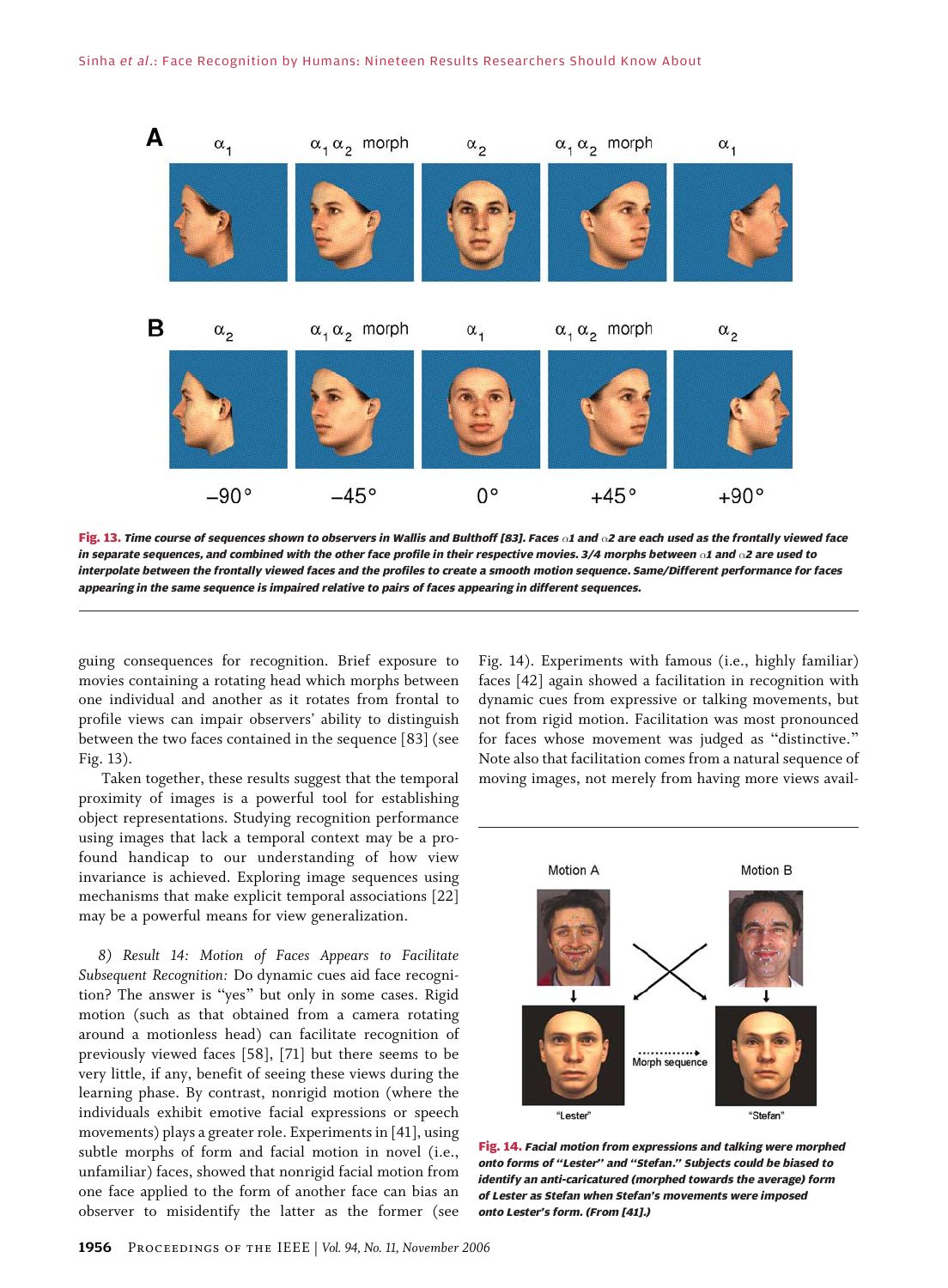

Fig. 15. (a) Newborns preferentially orient their gaze to face-like pattern on top, rather than one shown on bottom, suggesting some innately specified representation for faces (from [36]). (b) As a counterpoint to idea of innate preferences for faces, Simion et al. [73] have shown that newborns consistently prefer top-heavy patterns (left column) over bottom-heavy ones (right column). It is unclear whether this is the same preference exhibited in earlier work, and if it is, whether it is face-specific or some other general-purpose or artifactual preference.

able: The facilitation is greatly lessened when the same frames are presented in random order or in a static array.

These results suggest that face motion is more than just a sequence of viewpoints to the face recognition system. The dynamic cues from expressive and talking movements provide information about aspects of facial structure that transcend the gains of simply having multiple viewpoints.

## D. Developmental Progression

1) Result 15: Visual System Starts With a Rudimentary Preference for Face-Like Patterns: What, if any, are the facespecific biases that the human visual system starts out with? The answer to this question will help a computer vision researcher decide between two alternatives: 1) program explicit face-specific templates into a face recognition system or 2) allow implicit templates to form through learning processes, be they face-specific or object-general. Newborns selectively gaze at "face-like" patterns only hours after birth. A pattern that is face-like can be something as simple as that shown in Fig.  $15(a)$ : three dots within an oval that represent the two eyes and a mouth. An impossible face (created by vertically inverting the triad of dots) does not attract the newborn's attention as much as the more normal face. However, the specificity of the response to the three-dot arrangement has been called into question. More recent work [73] suggests that newborns simply prefer "top-heaviness" [Fig. 15(b)]. Thus, it remains unclear whether this is a general preference (perhaps with no practical significance) or a face-specific orienting response to prime the infant in bootstrapping its nascent face recognition system. Even if this preference really is an innate face-orienting mechanism, it may be more for the benefit of the mother (e.g., to form the mother–child bond) than the infant's face processing capabilities.

A simple arrangement of three dots within an oval may serve as an appropriate template for detecting faces in the bootstrapping stages of a face-learning system. Similar templates have been used with reasonable success in some applications (for example, [76]) of face detection.

2) Result 16: Visual System Progresses From a Piecemeal to a Holistic Strategy Over the First Several Years of Life: Normal adults show a remarkable deficit in recognition of inverted faces versus upright faces, whereas the deficit is quite small for inverted images of nonface objects such as houses [88]. A number of studies have shown, however, that this pattern of results takes many years to develop ([13], [34], [50], [54], [55], [61], [72]). Six-year-old children are not affected by inversion when it comes to recognizing seen faces in a seen–unseen pair [13]; eightyear-olds show some inversion effect and ten-year-olds exhibit near adult-like performance (see Fig. 16). In [54], the authors selectively manipulated spacing (moving the location of features on a face) versus features (taking eyes or mouth from different faces) and found what may be the source of the developmental progression of the inversion effect: six- and eight-year-olds show a relative deficit in the processing of spacing in both upright and inverted faces, but ten-year-olds resemble adults in that they show the deficit for inverted but not upright faces. Thus, it looks as though the processing of spacing matures later than featural processing. Interestingly, although six-year-old children are not sensitive to inversion in the tests mentioned previously, they are susceptible to the Thatcher Illusion (Thompson, 1980 [46]), suggesting that the limited holistic processing that is available to the six-year-old is sufficient for orientation-sensitive local feature parsing.

This pattern of behavior suggests that over the course of several years, a shift in strategy occurs. Initially, infants and toddlers adopt a largely piecemeal, feature-based strategy for recognizing faces. Gradually, a more sophisticated holistic strategy involving configural information evolves. This is indirect evidence for the role of configural information in achieving the robust face recognition performance that adults exhibit ([24], [65]).

## E. Neural Underpinnings

1) Result 17: Human Visual System Appears to Devote Specialized Neural Resources for Face Perception: Whether or not faces constitute a "special" class of visual stimuli has been the subject of much debate for many years. Since the first demonstrations of the "inversion effect" described previously [88], it has been suspected that unique cognitive and neural mechanisms may exist for face processing in the human visual system.

Indeed, there is a great deal of evidence that the primary locus for human face processing may be found on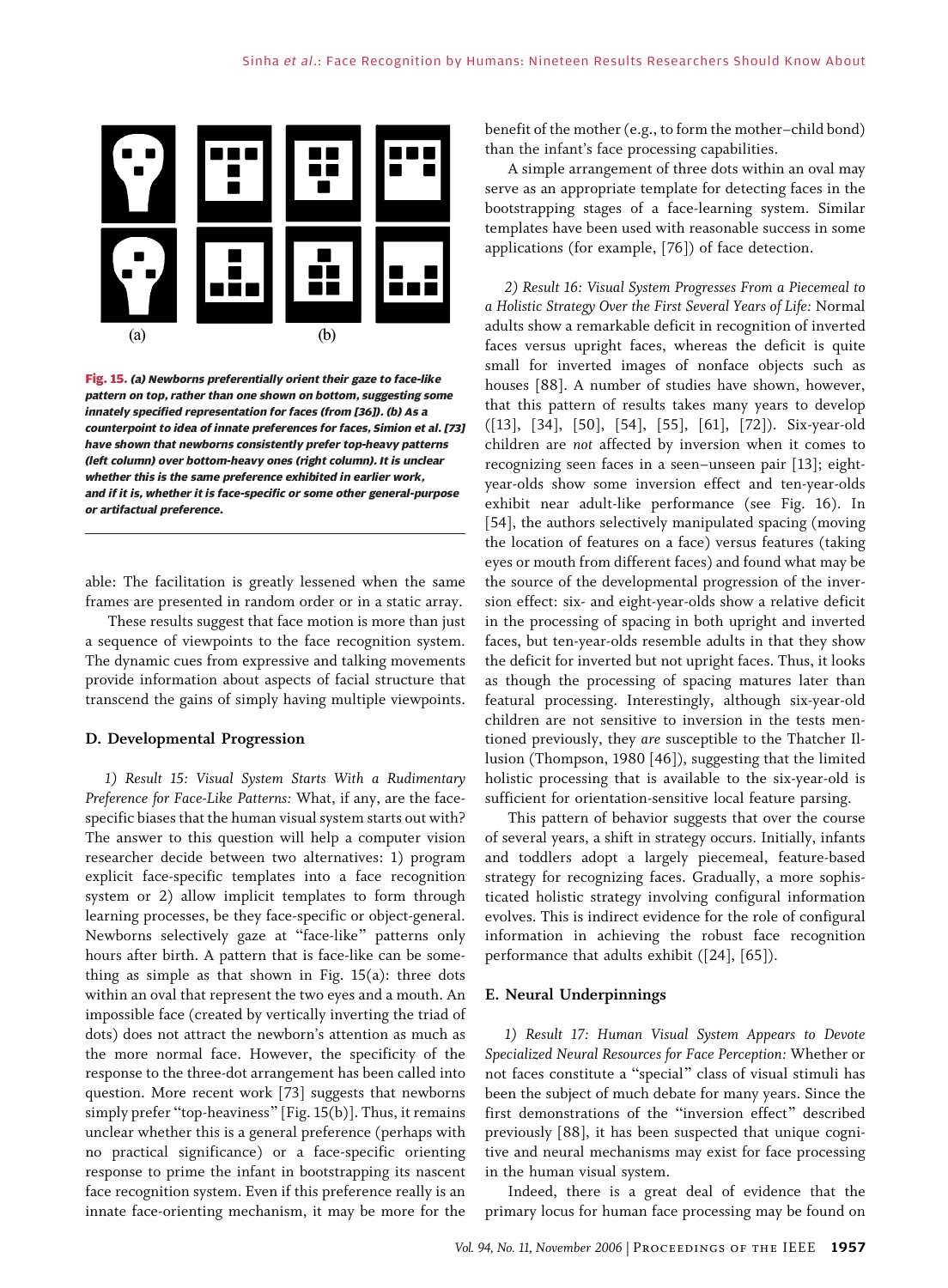

Fig. 16. Generally, six-year-olds are rather poor at upright and inverted faces. As their age approaches ten years, their performance improves dramatically on upright faces, but hardly any improvement is exhibited on inverted faces. (Data from Carey and Diamond, 1971.)

the fusiform gyrus of the extra-striate visual cortex [38], [51]. This region shows an intriguing pattern of selectivity (schematic faces do not give rise to much activity) and generality (animal faces do elicit a good response) [80], suggesting a strong domain-specific response for faces (see Fig. 17). In keeping with behavioral results, the "fusiform face area" (FFA) also appears to exhibit an "inversion effect" [39]. Overall, the characterization of the FFA as a dedicated face processing module appears very strong.

However, it must be noted that the debate over faces being "special" is far from over. It has been suggested that rather than being a true "face module," the FFA may be responsible for performing either subordinate or "expert-level" categorization of generic objects. There are results from both behavioral studies [18], [25] and neuroimaging studies [26] that lend some support to this "perceptual expertise" account. Recent findings appear to favor the original "face module" account of the FFA's function, however [28].

The full breadth and depth of the arguments supporting both positions are beyond the scope of this review (see [52] for a more thorough treatment), but it is important to recognize that specialized face processing mechanisms in the human visual system are a very real possibility. Whatever its ultimate status, the response profile of the FFA provides a potentially valuable set of constraints for computational systems, indicating the extent of selectivity and generality we should expect from face recognition systems.



Fig. 17. Upper left, an example of FFA in one subject, showing right-hemisphere lateralization. Also included here are example stimuli from Tong et al. [80], together with amount of percent signal change observed in FFA for each type of image. Photographs of human and animal faces elicit strong responses, while schematic faces and objects do not. This response profile may place important constraints on the selectivity and generality of artificial recognition systems.



Fig. 18. Example of a monkey IT cell's responses to variations on a face stimulus (from Desimone et al. [17]). Response is robust to many degradations of the primate face (save for scrambling) and also responds very well to a human face. Lack of a response to the hand indicates that this cell is not just interested in body parts, but is specific to faces. Cells in IT cortex can produce responses such as these with a latency of about 120 ms.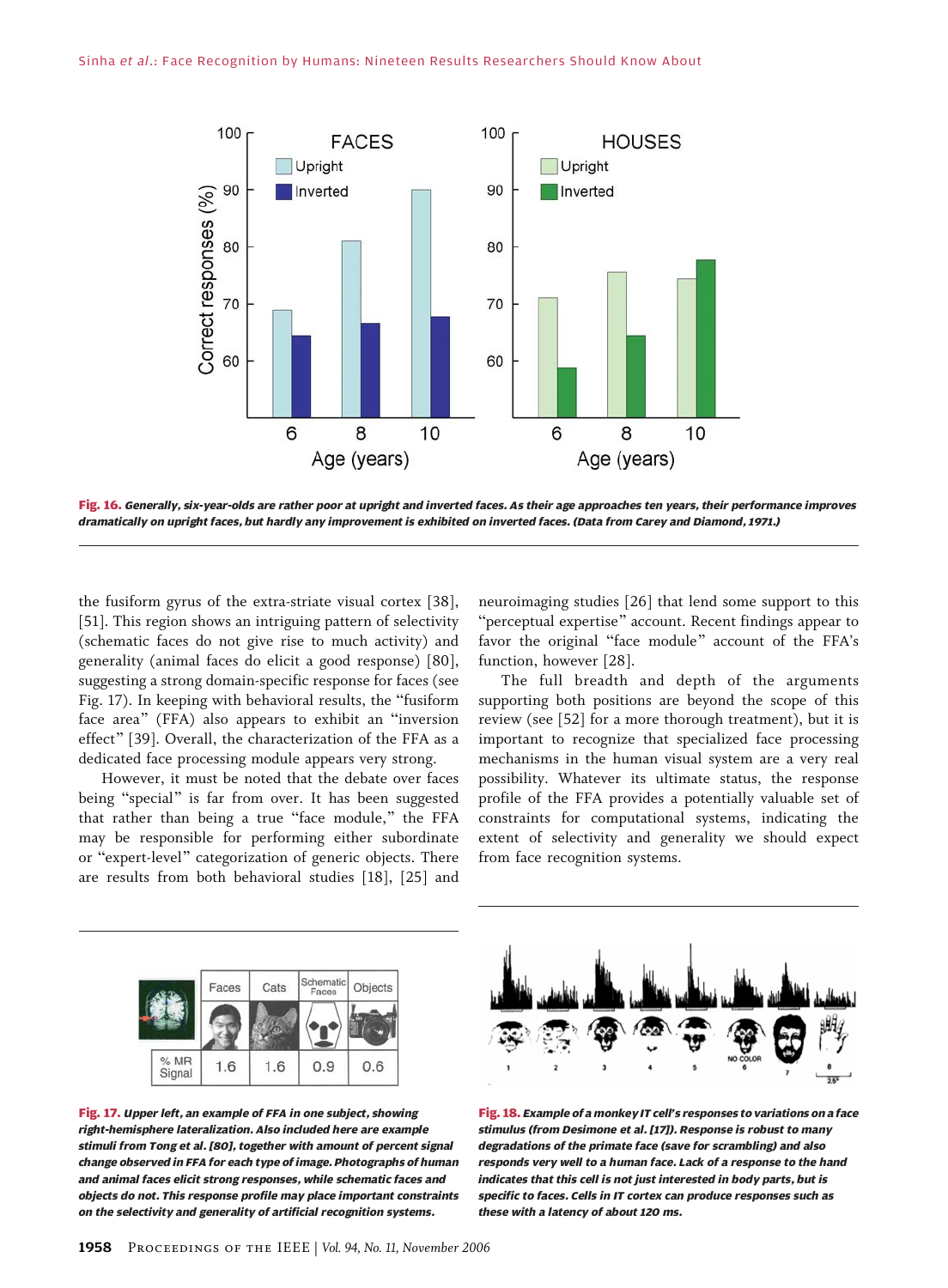2) Result 18: Latency of Responses to Faces in IT Cortex is About 120 ms, Suggesting a Largely Feedforward Computation: Human observers can carry out visual recognition tasks very rapidly. Behavioral RTs are already quite fast and represent a potentially large overestimate of the time required for recognition due to the motor component of signaling a response. Indeed, when a neural marker of recognition is used, accurate performance on such seemingly complex tasks as determining the presence/absence of an animal in a natural scene appears to require as little as 50 ms [79].

Recently, it has been shown that though this particular task (animal/no animal) seems quite complicated, it may be solvable using very low-level visual representations [37]. That said, there is neurophysiological evidence that truly complex tasks, such as face recognition, may be carried out over a surprisingly short period of time.

Neurons in the primate inferotemporal (IT) cortex can exhibit selectivity to stimuli that are more complicated than the simple gratings and bars that elicit responses from cells in early visual areas. In particular, it has been noted that there are some cells in IT cortex that are selective for faces [17] (see Fig. 18). Moreover, the latency of response in these cells is in the neighborhood of 80–160 ms [62]. More recent results have demonstrated that fine-grained discrimination of face identity or expression is possible at approximately 50 ms after exposure [77].

The computational relevance of these results is that recognition as it is performed up to the level of IT cortex probably requires only one feedforward pass through the visual system. Feedback and iterative processing are likely not major factors in the responses recorded in these studies, especially if the stimuli are clear, undegraded images. While impoverished images will likely require some amount of iterative processing (and thus more time), relatively clean images can be dealt with very rapidly. This is a very important constraint on recognition algorithms, as it indicates that sufficient information must be extracted immediately from the image and cannot necessarily be "cleaned up" later.

3) Result 19: Facial Identity and Expression Might be Processed by Separate Systems: To what extent is the processing of facial identity bound with the processing of facial expression? That is, is it possible to extract facial expression independently of the identity and vice versa, or are the two inextricably linked? Beyond being a mere academic point, the computational implications of this question would determine whether a biologically based implementation would be able to identify a person without

taking into account the person's expression or to judge the facial emotions in a human–computer interaction application without going through the process of extracting a representation of identity.

The most popular theoretical model [5] and a recent neural systems model [33] both propose a separation of identity and expression processes early in the facial perception pathway, leaving each of these processes to act in parallel using distinct representations. This account has been supported by a large body of evidence. Behavioral studies [4] show that familiarity does not aid expression reportability; functional brain imaging [87] has identified distinct brain areas for identity versus expression; braininjured patients [81], [92] have provided examples of selective impairments in identity or expression processing; and electrophysiology studies in primates [32] find that single neurons can be identified which are selective for either identity or expression. See a recent review of such results in [12].

On the other hand, Calder and Young [12] point out that although there seems to be a significant amount of dissociation between identity and expression, most studies do leave some room for overlap, perhaps at the representational stage. For example, although some neurons responded only to identity and some only to expression in the Hasselmo et al. study [32], a smaller subset of neurons responded to both factors. Such ambiguity leads Calder and Young to propose a statistical account which predicts a representation of identity, expression, and identity expression (i.e., the combination of the two) stemming from a uniform perceptual process. They still agree, however, that these representations are then processed largely independently.

# II. CONCLUSION

The twin enterprises of visual neuroscience and computer vision have deeply synergistic objectives. An understanding of human visual processes involved in face recognition can facilitate and, in turn be facilitated by, better computational models. Our presentation of results in this paper is driven by the goal of furthering crosstalk between the two disciplines. The observations included here constitute 19 brief vignettes into what is surely a most impressive and rather complex biological system. We hope that these vignettes will help in the ongoing computer vision initiatives to create face recognition systems that can match, and eventually exceed, the capabilities of their human counterparts.  $\blacksquare$ 

#### REFERENCES

[1] P. J. Benson and D. I. Perrett, "Perception and recognition of photographic quality facial caricatures: Implications for the recognition

of natural images," Eur. J. Cognitive Psychol., vol. 3, no. 1, pp. 105–135, 1991.

[2] W. L. Braje, D. Kersten, M. J. Tarr, and N. F. Troje, "Illumination effects in

face recognition," Psychobiology, vol. 26, pp. 371–380, 1998.

[3] S. E. Brennan, "The caricature generator," Leonardo, vol. 18, pp. 170–178, 1985.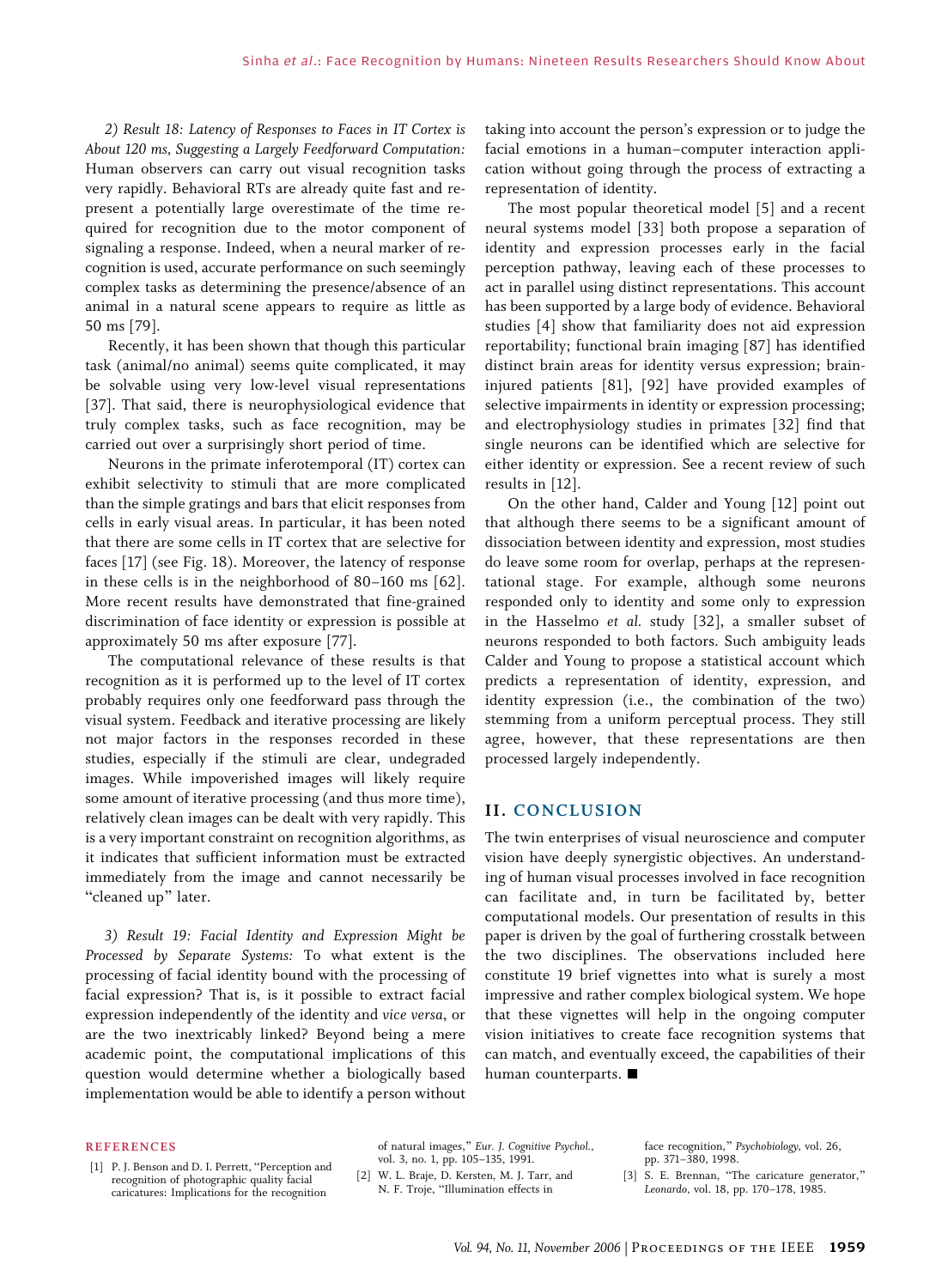- [4] V. Bruce, "Influences of familiarity on the processing of faces," Perception, vol. 15, pp. 387–397, 1986.
- [5] V. Bruce and A. W. Young, "Understanding face recognition," Br. J. Psychol., vol. 77, pp. 305–327, 1986.
- [6]  $\longrightarrow$ , In the Eye of the Beholder. Oxford, U.K.: Oxford Univ. Press, 1998.
- [7] V. Bruce, E. Hanna, N. Dench, P. Healey, and M. Burton, "The importance of 'mass' in line drawings of faces," Appl. Cognitive Psychol., vol. 6, pp. 619–628, 1992.
- [8] V. Bruce and S. Langton, "The use of pigmentation and shading information in recognizing the sex and identities of faces," Perception, vol. 23, pp. 803–822, 1994.
- [9] V. Bruce, Z. Henderson, K. Greenwood, P. J. B. Hancock, A. M. Burton, and P. I. Miller, "Verification of face identities from images captured on video,[ J. Experimental Psychol.: Applied, vol. 5–4, pp. 339–360, 1999.
- [10] A. M. Burton, S. Wilson, M. Cowan, and V. Bruce, "Face recognition in poor-quality video," Psychol. Sci., vol. 10, pp. 243-248, 1999.
- [11] A. J. Calder, A. W. Young, J. Keane, and M. Dean, "Configural information in facial expression perception," J. Exp. Psychol. Hum. Percept. Perform., vol. 26, pp. 527–551, 2000.
- [12] A. J. Calder and A. W. Young, "Understanding the recognition of facial identity and facial expression," Nature Rev. Neurosci., vol. 6, no. 8, pp. 641–651, 2005.
- [13] S. Carey and R. Diamond, "From piecemeal to configurational representation of faces, Science, vol. 195, pp. 312–314, 1977.
- [14] N. P. Costen, D. M. Parker, and I. Craw, BEffects of high-pass and low-pass spatial filtering on face identification," Perception Psychophys., vol. 58, pp. 602–612, 1996.
- [15] G. Davies, H. Ellis, and J. Shepherd, "Cue saliency in faces as assessed by the 'Photofit' technique," Perception, vol. 6, pp. 263-269, 1977.
- [16]  $\longrightarrow$ , "Face recognition accuracy as a function of mode of representation," J. Appl. Psychol., vol. 63, pp. 180–187, 1978.
- [17] R. Desimone, T. D. Albright, C. G. Gross, and C. Bruce, "Stimulus-selective properties of inferior temporal neurons in the macaque," J. Neurosci., vol. 4, no. 8, pp. 2051–2062, 1984.
- [18] R. Diamond and S. Carey, "Why faces are and are not special: An effect of expertise, J. Experimental Psychol.: General, vol. 115, no. 2, pp. 107–117, 1986.
- [19] H. D. Ellis, J. W. Shepherd, and G. M. Davies, BIdentification of familiar and unfamiliar faces from internal and external features: Some implications for theories of face recognition," Perception, vol. 8, no. 4, pp. 431–439, 1979.
- [20] P. Felzenszwalb and D. Huttenlocher, "Image segmentation using local variation," in Proc. IEEE Conf. Computer Vision Pattern Recognition, 1998, pp. 98–104.
- [21] A. Fiorentini, L. Maffei, and G. Sandini, "The role of high spatial frequencies in face perception," Perception, vol. 12, pp. 195–201, 1983.
- [22] P. Foldiak, "Learning invariance from transformation sequences," Neural Comp., vol. 3, pp. 194–200, 1991.
- [23] I. H. Fraser, G. L. Craig, and D. M. Parker, "Reaction time measures of feature saliency in schematic faces," Perception, vol. 19, no. 5, pp. 661–673, 1990.
- [24] A. Freire, K. Lee, and L. A. Symons, The face-inversion effect as a deficit in the encoding of configural information: Direct evidence," Perception, vol. 29, no. 2, pp. 159–170, 2000.
- [25] I. Gauthier and M. J. Tarr, "Becoming a 'Greeble' expert: Exploring the face recognition mechanism," Vision Res., vol. 37, no. 12, pp. 1673–1682, 1997.
- [26] I. Gauthier, A. W. Anderson, M. J. Tarr, P. Skudlarski, and J. C. Gore, "Levels of categorization in visual objects studied with functional MRI," Current Biol., vol. 7, pp. 645–651, 1997.
- [27] J. J. Gibson, Motion Picture Testing Res. Washington, DC: AAF Aviation Psychology Program, vol. 7, 1947.
- [28] K. Grill-Spector, N. Knouf, and N. Kanwisher, "The fusiform face area subserves face perception, not generic within-category identification," Nature Neurosci., vol. 7, no. 5, pp. 555–562, 2004.
- [29] R. Haralick, "Survey, image segmentation<br>techniques," Computer Vision, Graphics, and Image Processing, vol. 29, pp. 100–135, 1985.
- [30] L. D. Harmon and B. Julesz, "Masking in visual recognition: Effects of two-dimensional noise," Science, vol. 180, pp. 1194-1197, 1973a.
- [31] L. D. Harmon, "The recognition of faces," Scientific American, vol. 229, no. 5, pp. 70–83, 1973b.
- [32] M. E. Hasselmo, E. T. Rolls, and G. C. Baylis, "The role of expression and identity in face-selective responses of neurons in the temporal visual cortex of the monkey," Behav. Brain Res., vol. 32, pp. 203–218, 1989.
- [33] J. V. Haxby, E. A. Hoffman, and M. I. Gobbini, The distributed human neural system for face perception," Trends Cogn. Sci., vol. 4, pp. 223–233, 2000.
- [34] D. C. Hay and R. Cox, "Developmental changes in the recognition of faces and<br>facial features," Infant Child Devel., vol. 9, pp. 199–212, 2000.
- [35] G. J. Hole, P. A. George, K. Eaves, and A. Razek, "Effects of geometric distortions on face recognition performance," Perception, vol. 31, no. 10, pp. 1221–1240, 2002.
- [36] M. H. Johnson, S. Dziurawiec, H. Ellis, and J. Morton, "Newborns preferential tracking of face-like stimuli and its subsequent decline," Cognition, vol. 40, pp. 1-19, 1991.
- [37] J. S. Johnson and B. A. Olshausen, "Timecourse of neural signatures of object recognition," J. Vision, vol. 3, pp. 499–512, 2003.
- [38] N. Kanwisher, J. McDermott, and M. Chun, "The fusiform face area: Amodule in human extrastriate cortex specialized for the<br>perception of faces," J. Neurosci., vol. 17, pp. 4302–4311, 1997.
- [39] N. Kanwisher, F. Tong, and K. Nakayama, "The effect of face inversion on the human fusiform face area," Cognition, vol. 68, pp. B1–B11, 1998.
- [40] R. Kemp, G. Pike, P. White, and A. Musselman, "Perception and recognition of normal and negative faces: The role of shape from shading and pigmentation cues,[ Perception, vol. 25, pp. 37–52, 1996.
- [41] B. Knappmeyer, I. M. Thornton, and<br>H. H. Bulthoff, "The use of facial motion and facial form during the processing of identity," Vision Res., vol. 43, pp. 1921–1936, 2003.
- [42] K. Lander and L. Chuang, "Why are moving faces easier to recognize?" Visual Cognition, vol. 12, pp. 429–442, 2005.
- [43] K. J. Lee and D. Perrett, "Presentation-time measures of the effects of manipulations in colour space on discrimination of famous faces," Perception, vol. 26, pp. 733-752, 1997.
- [44]  $\longrightarrow$ , "Manipulation of colour and shape information and its consequence upon recognition and best-likeness judgments," Perception, vol. 29, pp. 1291–1312, 2000.
- [45] D. A. Leopold, A. J. O'Toole, T. Vetter, and V. Blanz, "Prototype-referenced shape encoding revealed by high-level aftereffects," Nature Neurosci., vol. 4, pp. 89–93, 2001.
- [46] M. B. Lewis, "Thatcher's children: Development and the Thatcher illusion," Perception, vol. 32, pp. 1415–21, 2003.
- [47] A. C. Little, L. M. DeBruine, and B. C. Jones, "Sex-contingent face after-effects suggest distinct neural populations code male and female faces," Proc. Roy. Soc. London, Series B, vol. 272, pp. 2283–2287, 2005.
- [48] C. H. Liu, C. A. Collin, A. M. Burton, and A. Chaurdhuri, "Lighting direction affects recognition of untextured faces in photographic positive and negative,[ Vision Res., vol. 39, pp. 4003–4009, 1999.
- [49] C. H. Liu, H. Seetzen, A. M. Burton, and A. Chaudhuri, "Face recognition is robust with incongruent image resolution: Relationship to security video images," J. Experimental Psychol.: Applied, vol. 9, pp. 33–41, 2003.
- [50] D. Maurer, R. Le Grand, and C. J. Mondloch, 'The many faces of configural processing,' Trends in Cognitive Sciences, vol. 6, pp. 255–260, 2002.
- [51] G. McCarthy, A. Puce, J. C. Gore, and T. Allison, "Face specific processing in the human fusiform gyrus," J. Cognitive Neurosci., vol. 9, pp. 605–610, 1997.
- [52] E. McKone and N. Kanwisher, "Does the human brain process objects of expertise like faces? A review of the evidence," in From Monkey Brain to Human Brain, S. Dehaene, J. R. Duhamel, M. Hauser, and G. Rizzolatti, Eds. Cambridge, MA: MIT Press, 2005.
- [53] Y. Miyashita, "Inferior temporal cortex: Where visual perception meets memory, Ann. Rev. Neurosci., vol. 16, pp. 245–263, 1993.
- [54] C. J. Mondloch, R. Le Grand, and D. Maurer, "Configural face processing develops more slowly than featural face processing, Perception, vol. 31, pp. 553-566, 2002.
- [55] C. J. Mondloch, S. Geldart, D. Maurer, and R. Le Grand, "Developmental changes in<br>face processing skills," J. Experimental Child Psychol., vol. 86, pp. 67–84, 2003.
- [56] Y. Moses, Y. Adini, and S. Ullman, "Face recognition: The problem of compensating for illumination changes," in Proc. Eur. Conf. Computer Vision, 1994, pp. 286–296.
- [57] A. J. O'Toole, T. Vetter, and V. Blanz, "Three-dimensional shape and two-dimensional surface reflectance contributions to face recognition: An application of three-dimensional morphing," Vision Res., vol. 39, pp. 3145–3155, 1999.
- [58] A. J. O'Toole, D. A. Roark, and H. Abdi, BRecognizing moving faces: A psychological and neural synthesis,[ Trends Cogn. Sci., vol. 6, pp. 261–266, 2002.
- [59] D. E. Pearson and J. A. Robinson, "Visual communication at very low data rates," Proc IEEE, vol. 74, no. 4, pp. 795–812, Apr. 1985.
- [60] D. Pearson, E. Hanna, and K. Martinez, "Computer generated cartoons," in Images<br>and Understanding, H. Barlow, C. Blakemore, and M. Weston-Smith, Eds. Cambridge,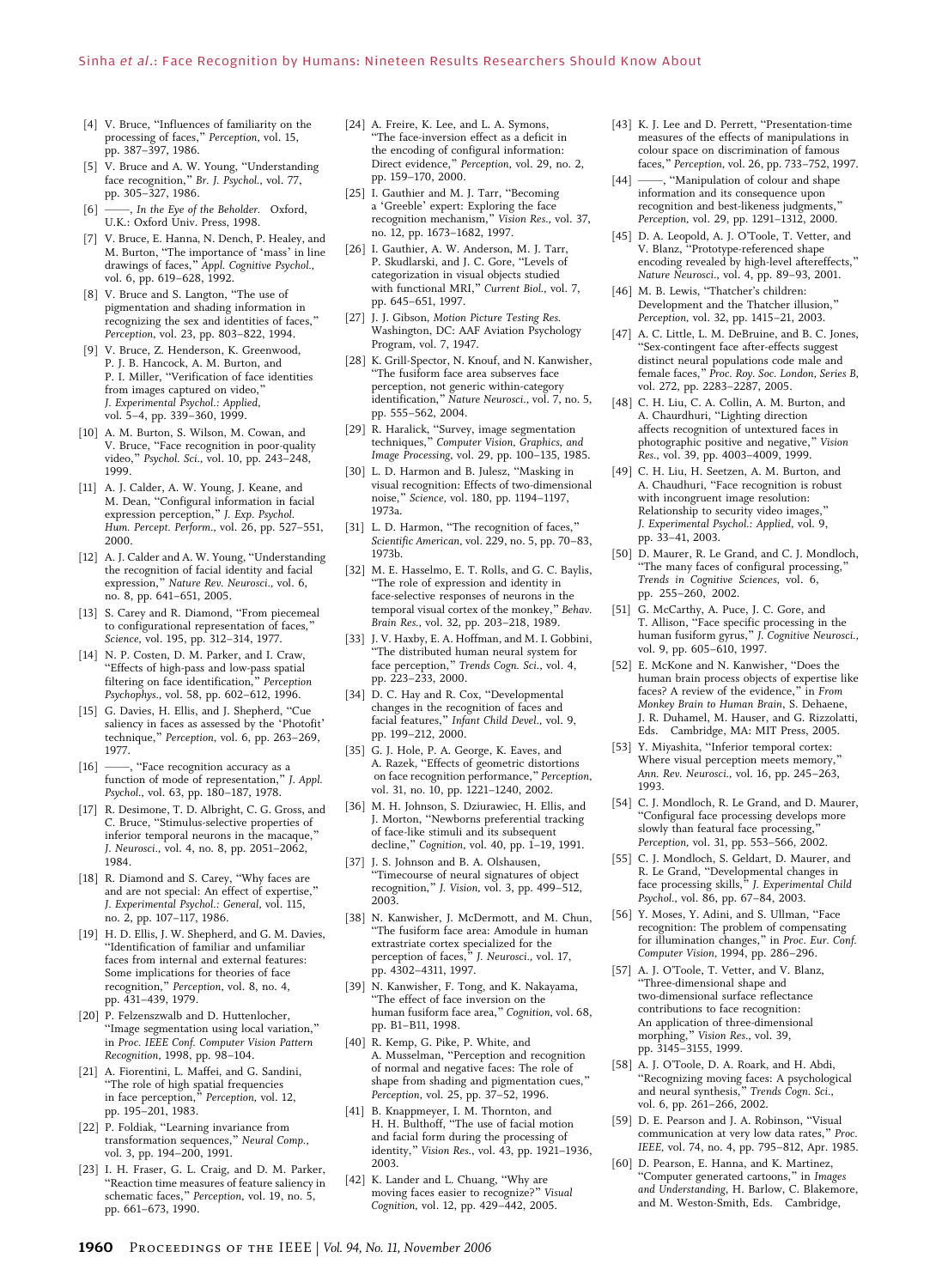U.K.: Cambridge Univ. Press, 1990, ch. 3, pp. 46–60.

- [61] E. Pellicano and G. Rhodes, "Holistic processing of faces in preschool children and adults," Psycholog. Sci., vol. 14, pp. 618–622, 2003.
- [62] D. I. Perrett, E. T. Rolls, and W. Caan, "Visual neurones responsive to faces in the monkey temporal cortex," Experimental Brain Res., vol. 47, no. 3, pp. 329–342, 1982.
- [63] G. Rhodes, Superportraits: Caricatures and Recognition. East Sussex, U.K.: Psychology Press, 1996.
- [64] G. Rhodes, L. Jeffery, T. L. Watson, C. W. G. Clifford, and K. Nakayama, "Fitting the mind to the world: Face adaptation and attractiveness aftereffects," Psycholog. Sci., vol. 14, pp. 558–566, 2003.
- [65] M. Riesenhuber, I. Jarudi, S. Gilad, and P. Sinha, "Face processing in humans is compatible with a simple shape-based model of vision," Proc. Roy. Soc. London B (Suppl.), vol. 271, pp. S448–S450, 2004.
- [66] D. A. Roark, A. J. O'Toole, and H. Abdi, "Human recognition of familiar and unfamiliar people in naturalistic video," in<br>Proc. IEEE Int. Workshop Analysis and Modeling of Faces, Nice, France, 2003, pp. 36–43.
- [67] R. Robbins and E. McKone, "Can holistic processing be learned for inverted faces?" Cognition, vol. 88, pp. 79–107, 2003.
- [68] R. Russell, P. Sinha, I. Biederman, and M. Nederhouser, "The utility of surface reflectance for the recognition of upright<br>and inverted faces," Vis. Res., in press.
- [69]  $\longrightarrow$ , "Is pigmentation important for face recognition? Evidence from contrast negation," Perception, vol. 35, pp. 749–759, 2006.
- [70] J. Sadr, I. Jarudi, and P. Sinha, "The role of eyebrows in face recognition," Perception, vol. 32, pp. 285–293, 2003.
- [71] W. Schiff, L. Banka, and G. de Bordes, "Recognizing people seen in events via<br>dynamic 'mug shots'," *Amer. J. Psychol.*, vol. 99, pp. 219–231, 1986.
- [72] G. Schwarzer, "Development of face processing: The effect of face inversion,[ Child Devel., vol. 71, pp. 391–401, 2000.
- [73] F. Simion, V. M. Cassia, C. Turati, and E. Valenza, "The origins of face perception: Specific versus non-specific mechanisms," Infant Child Devel., vol. 10, pp. 59–65, 2001.
- [74] P. Sinha and T. Poggio, "I think I know that face ...," Nature, vol. 384, p. 404, 1996.
- [75]  $\longrightarrow$ , "The role of learning in 3-D form perception," Nature, vol. 384, pp. 460–463, 1996.
- [76] P. Sinha, "Qualitative representations for recognition," Biologically Motivated Computer Vision, Proc., vol. 2525, pp. 249–262, 2002.
- [77] Y. Sugase, S. Yamane, S. Ueno, and K. Kawano, "Global and fine information coded by single neurons in the temporal visual cortex," Nature, vol. 400, pp. 869-873, 1999.
- [78] S. Suzuki and P. Cavanagh, "A shape-contrast effect for briefly presented stimuli," J. Experimental Psychology: Human Perception and Performance, vol. 24, pp. 1315–1341, 1998.
- [79] S. Thorpe, D. Fize, and C. Marlot, "Speed of processing in the human visual system,' Nature, vol. 381, pp. 520–522, 1996.
- [80] F. Tong, K. Nakayama, M. Moscovitch, O. Weinrib, and N. Kanwisher, "Response properties of human fusiform face area,' Cognitive Neuropsychol., vol. 17, no. 1, pp. 257-279, 2000.
- [81] D. Tranel, A. R. Damasio, and H. Damasio, "Intact recognition of facial expression, gender, and age in patients with impaired<br>recognition of face identity," Neurology, vol. 38, pp. 690–696, 1988.
- [82] T. Valentine, Ed., Face-Space Models of Face Recognition. Hillsdale, NJ: Lawrence Erlbaum, 1999.
- [83] G. Wallis and H. H. Bulthoff, "Effects of temporal association on recognition memory," Proc. Nat. Acad. Sci., vol. 98, no. 8, pp. 4800–4804, 2001.
- [84] T. L. Watson and C. W. G. Clifford, "Pulling faces: An investigation of the<br>face-distortion aftereffect," Perception, vol. 32, pp. 1109–1116, 2003.
- [85] M. A. Webster and O. H. MacLin, "Figural after-effects in the perception of faces, Psychonomic Bull. Rev., vol. 6, pp. 647–653, 1999.
- [86] M. A. Webster, D. Kaping, Y. Mizokami, and P. Duhamel, "Adaptation to natural facial categories," Nature, vol. 428, pp. 557–560, 2004.
- [87] J. S. Winston, R. N. A. Henson, M. R. Fine-Goulden, and R. J. Dolan, "fMRI-adaptation reveals dissociable neural representations of identity and expression in face perception," J. Neurophysiol., vol. 92, pp. 1830–1839, 2004.
- [88] R. K. Yin, "Looking at upside-down faces," J. Experimental Psychol., vol. 81, pp. 141–145, 1969.
- [89] A. Yip and P. Sinha, "Role of color<br>in face recognition," Perception, vol. 31, pp. 995-1003, 2002.
- [90] A. W. Young, D. C. Hay, K. H. McWeeny, B. M. Flude, and A. W. Ellis, "Matching familiar and unfamiliar faces on internal and external features," Perception, vol. 14, pp. 737–746, 1985.
- [91] A. W. Young, D. Hellawell, and D. C. Hay, "Configurational information in face perception," Perception, vol. 16, pp. 747–759, 1987.
- [92] A. W. Young, F. Newcombe, E. H. F. de Haan, M. Small, and D. C. Hay, "Face perception after brain injury: Selective impairments affecting identity and expression," Brain, vol. 116, pp. 941–959, 1993.
- [93] L. Zhao and C. Chubb, "The size-tuning of the face-distortion aftereffect," Vision Res., vol. 41, pp. 2979–2994, 2001.

#### ABOUT THE AUTHORS

Pawan Sinha received the B.S. degree in computer science from the Indian Institute of Technology, New Delhi, and the M.S. and Ph.D. degrees from the Department of Computer Science, Massachusetts Institute of Technology (MIT), Cambridge.

He is an Associate Professor of neuroscience in the Department of Brain and Cognitive Sciences, MIT. Using a combination of experimental and computational modeling techniques, research in

his laboratory focuses on understanding how the human brain recognizes objects and how this skill is learned through visual experience. He studies individuals with normal developmental histories and also those with neurological disorders such as autism. He has recently launched Project Prakash, a humanitarian and scientific initiative to help treat congenitally blind children in India and also to study how they develop visual skills after sight onset.

Dr. Sinha is a recipient of the Alfred P. Sloan Foundation Fellowship in Neuroscience, the John Merck Scholars Award for research on develop-



mental disorders, and the Jeptha and Emily Wade Award for creative research. He serves on the editorial board of ACM's Journal of Applied Perception. He was named a Global Indus Technovator in 2003. Further information about Dr. Sinha's lab, along with a forum for further discussion of the ideas presented in this paper, is available at http://web. mit.edu/bcs/sinha/home.html.

Benjamin Balas received the B.S. degree in the Department of Brain and Cognitive Sciences, Massachusetts Institute of Technology, Cambridge. He is working toward the Ph.D. degree from the same department.

His research interests include the domain of visual concept learning and the representation of moving objects.